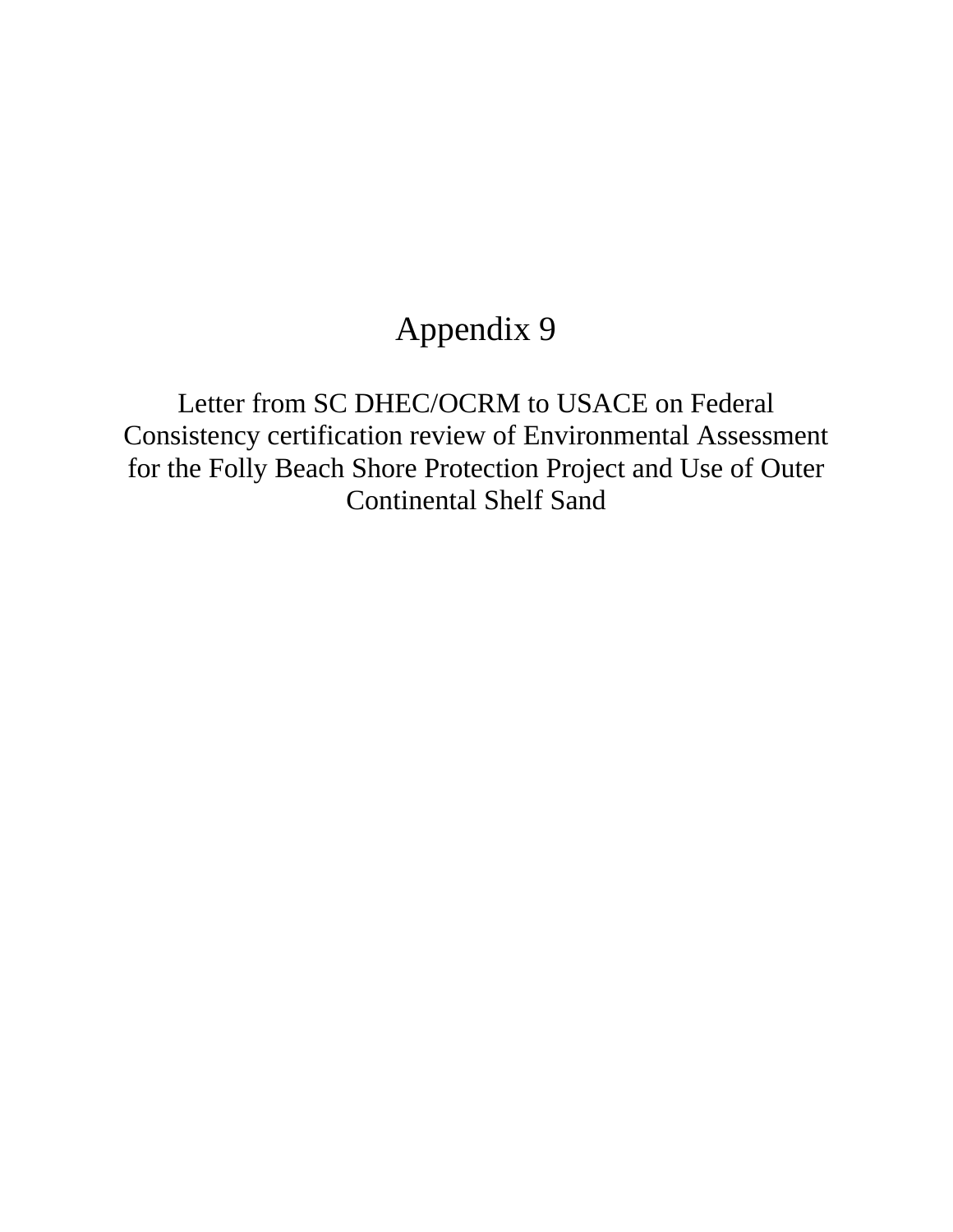

Catherine B. Templeton, Director *Promoting and protecting the health of the public and the environment* 

December 20, 2013

Mr. Alan Shirey Charleston District Army Corps of Engineers Planning and Environmental Branch 69A Hagood Avenue Charleston, S. C. 29403

Re: Federal Consistency certification review of Environmental Assessment for the Folly Beach Shore Protection Project and Use of Outer Continental Shelf Sand

CZC project ID # CZC-13-0981

Dear Mr. Shirey:

This is in response to the Army Corps of Engineer's (ACOE) and Bureau of Ocean Energy Management's (BOEM) October 24, 2013, Federal Consistency certification determination of the Environmental Assessment (EA) for the Folly Beach Shore Protection Project and Use of Outer Continental Shelf Sand for Folly Beach, Charleston County, S. C.

The project, as proposed, consists of the re-nourishment of approximately 26,000 linear feet (~4.9 linear miles) of shoreline from just below the former U.S. Coast Guard Base on the east end to just above the Folly Beach (Charleston) County Park on the west end of Folly Island. The exact quantity of sand that will be placed on the beach during re-nourishment is estimated at approximately 1.4 million cubic yards of beach quality (compatible) sand (analysis performed in 2005 demonstrate fine grains at less than 10 percent) to be placed seaward of existing dunes, sea walls, and revetments. Borrow areas A through D are located approximately three miles offshore of the northern end of the island. Borrow areas A and B are volumetrically insufficient to complete the project, therefore C and D are also proposed for use.

CZC Staff agrees with your consistency determination that the project is consistent to the maximum extent practible as required by 15 CFR § 930, Subpart C. In summary, Staff's concurrence referred to the following policies contained within the South Carolina's Coastal Zone Management Program (CZMP): Coastal Industries *(Mining);* Dredging *(Dredging and Spoil Disposal);* Erosion Control *(Funding and General Erosion Control),* and the policies associated with Activities in Areas of Special Resource Significance (Barrier Islands, Dune Areas).

**SOUTH CAROLINA DEPARTMENT OF HEALTH AND ENVIRONMENTAL CONTROL**  2600 Bull Street • Columbia, SC 29201 • Phone: (803) 898-3432 • wwwscdhec.gov